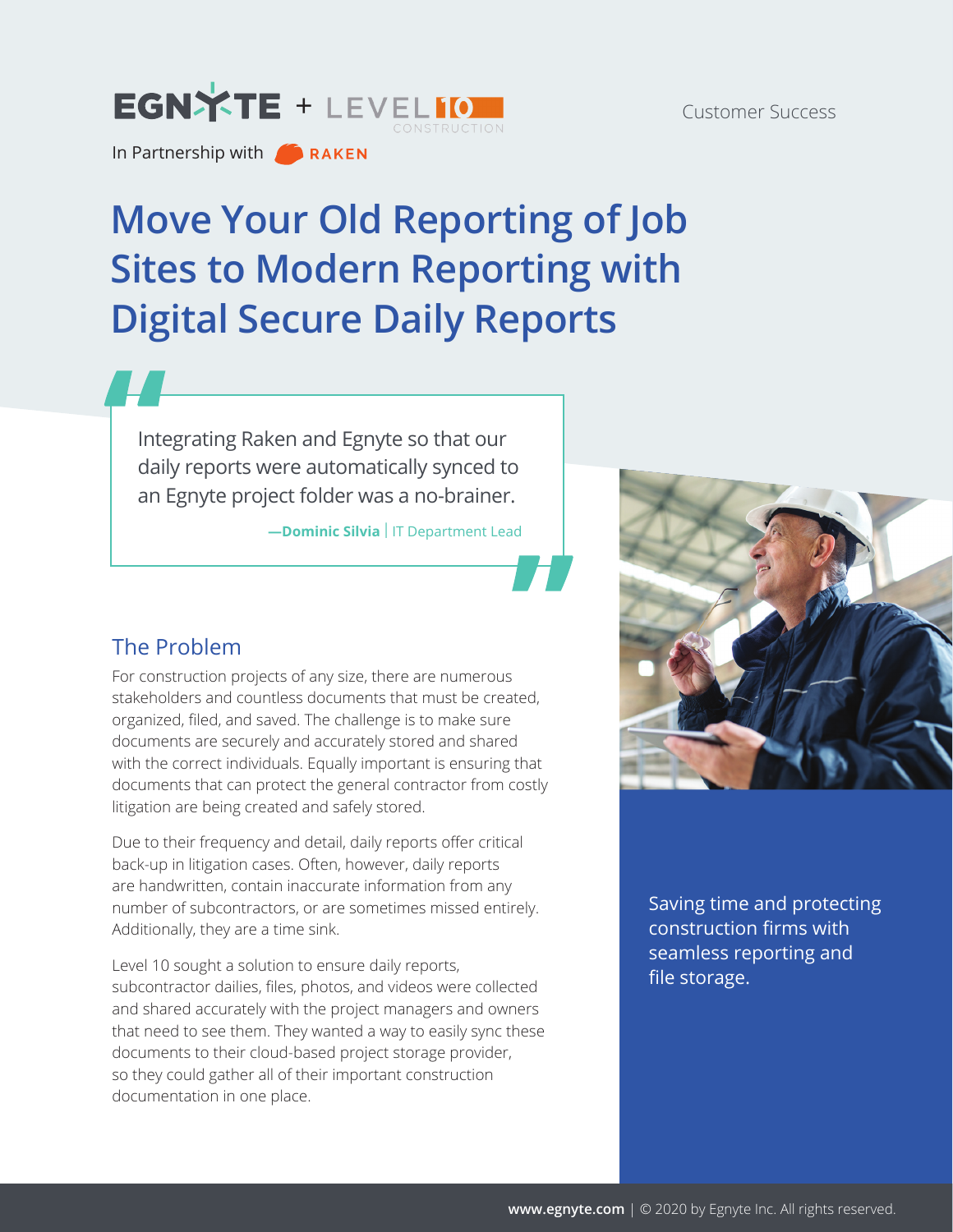## The Solution

Egnyte and Raken partnered to solve exactly this problem. Level 10 was already utilizing Raken and Egnyte for its daily reporting and cloud storage solutions, respectively.

By taking the next step and deploying the Raken and Egnyte integration, the firm was able to sync a project's Raken daily reports, subcontractors daily reports (Super Daily), files, videos, and photos with its Egnyte project folder.

Files now are automatically organized within a clean folder hierarchy, placing all construction documents into one easy-toaccess location.

The one-time integration setup takes seconds and doesn't require a change in behavior for the superintendent logging daily reports. Once they sign their daily report, it's automatically synced to an Egnyte project folder where it's securely stored alongside their other important construction documents.

### **Benefits**

By utilizing this integration, Level 10's daily reports, subcontractor dailies, and photos are now available to all stakeholders involved in the construction project, alongside other critical project files. Superintendents will no longer need to manually download and transfer their daily reports and field photos in order to share them with the wider team.

#### **COMPANY**

Level 10 Construction is a full-service general contractor with offices throughout California, including Sunnyvale, San Francisco and San Diego. Level 10 is focused on providing innovative facilities to the corporate, healthcare, education, hospitality, technology and life science markets.

Level 10 offers a full range of services including preconstruction, design- build and integrated project delivery, self-performed concrete work, MEP and commissioning services, BIM services, green construction and Lean construction practices.

Level 10's core mission is to build at the highest level, consistently providing excellent customer service while delivering quality projects on time and on budget.

Technology has a major part to play in running an effective organization, and we saw a huge opportunity with Raken…The product's focus on mobile is perfect for our superintendents in the field, making it easy for them to capture important events and communicate them quickly. It's a game-changer for how we use field information in our decision making. Egnyte's ability to provide seamless access to our content streamlined our workflows and made our teams more efficient."

**-Dominic Silvia** Level 10 IT Department Lead